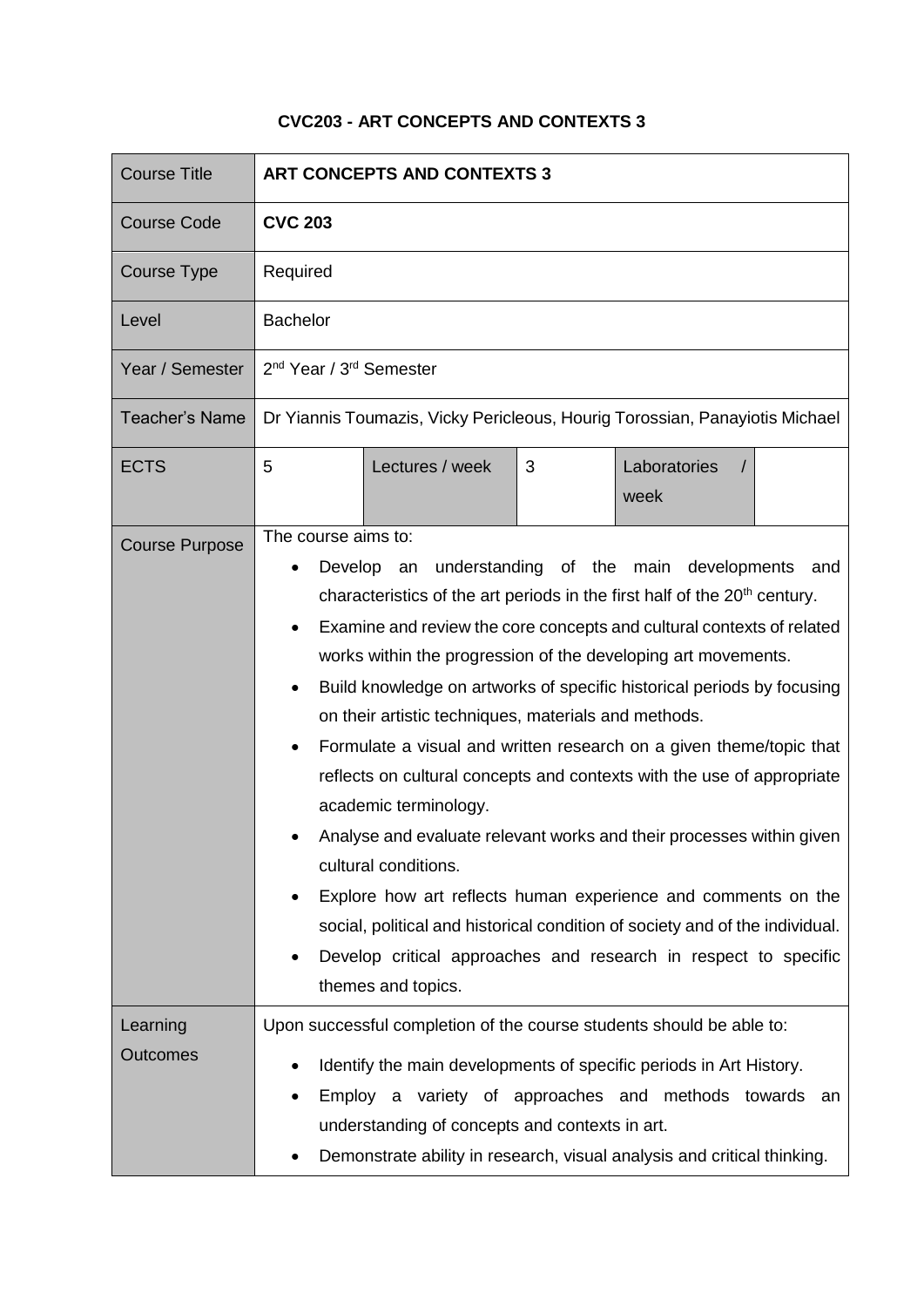|                       | Execute analytical study of specific subjects and art concepts.<br>$\bullet$                                                                             |                                                             |                                                                                     |
|-----------------------|----------------------------------------------------------------------------------------------------------------------------------------------------------|-------------------------------------------------------------|-------------------------------------------------------------------------------------|
|                       | Distinguish the artwork's formal characteristics and processes of                                                                                        |                                                             |                                                                                     |
|                       | making.                                                                                                                                                  |                                                             |                                                                                     |
|                       |                                                                                                                                                          |                                                             | Discuss how an artwork's visual identity is shaped by its context and               |
|                       | content.                                                                                                                                                 |                                                             |                                                                                     |
|                       | $\bullet$                                                                                                                                                |                                                             | Interpret art through its historical, social and cultural parameters.               |
|                       | ٠                                                                                                                                                        |                                                             | Implement oral and written communication skills with the use of                     |
|                       | appropriate terminology.                                                                                                                                 |                                                             |                                                                                     |
|                       | $\bullet$                                                                                                                                                |                                                             | Develop appreciation towards the imaginative ways in which Art and                  |
|                       |                                                                                                                                                          | Culture shape our identity and reflect on our word.         |                                                                                     |
|                       | $\bullet$                                                                                                                                                |                                                             | Formulate critical associations between art and other disciplines.                  |
|                       |                                                                                                                                                          |                                                             | Create visual and conceptual speculations in respect to current                     |
|                       |                                                                                                                                                          | urgencies related to socio-political and cultural context.  |                                                                                     |
|                       |                                                                                                                                                          | Appraise new possibilities in creative thinking and making. |                                                                                     |
| Prerequisites         | <b>CVC 106</b>                                                                                                                                           | Corequisites                                                |                                                                                     |
| <b>Course Content</b> | $\bullet$                                                                                                                                                |                                                             | New Ways of Looking: Introduction to 20 <sup>th</sup> Century Art History Contexts. |
|                       | Fighting Colours, Emotions as Forms, Dreams and Nightmares:<br>٠                                                                                         |                                                             |                                                                                     |
|                       | Introduction to Fauvism, German and Austrian Expressionism.                                                                                              |                                                             |                                                                                     |
|                       | Shattering Space and Time: Introduction to Cubism and Futurism.<br>٠<br>Early 20 <sup>th</sup> Century Utopias: Reinventing and Reconstructing the Ideal |                                                             |                                                                                     |
|                       |                                                                                                                                                          |                                                             |                                                                                     |
|                       | Space:                                                                                                                                                   |                                                             |                                                                                     |
|                       |                                                                                                                                                          |                                                             | Introduction to Suprematism, Constructivism and Neoplasticism.                      |
|                       | Form Follows Function-The House as a Machine: Introduction to the<br>٠                                                                                   |                                                             |                                                                                     |
|                       | Bauhaus.                                                                                                                                                 |                                                             |                                                                                     |
|                       |                                                                                                                                                          |                                                             | Dada Makes the World Go Round: Introduction to the reactionary Dada.                |
|                       | $\bullet$                                                                                                                                                |                                                             | Urinals, Shovels and Bicycle Wheels on Kitchen Stools: Introduction to              |
|                       |                                                                                                                                                          | the world of Marcel Duchamp and the Readymade.              |                                                                                     |
|                       | $\bullet$                                                                                                                                                |                                                             | To See or not to See - Challenging the Unconscious: Introduction to                 |
|                       | Surrealism.                                                                                                                                              |                                                             |                                                                                     |
|                       |                                                                                                                                                          |                                                             |                                                                                     |
|                       | Action Paintings, Dripping Paint and Fireworks on Canvas: Introduction<br>$\bullet$                                                                      |                                                             |                                                                                     |
|                       | to Abstract Expressionism.                                                                                                                               |                                                             |                                                                                     |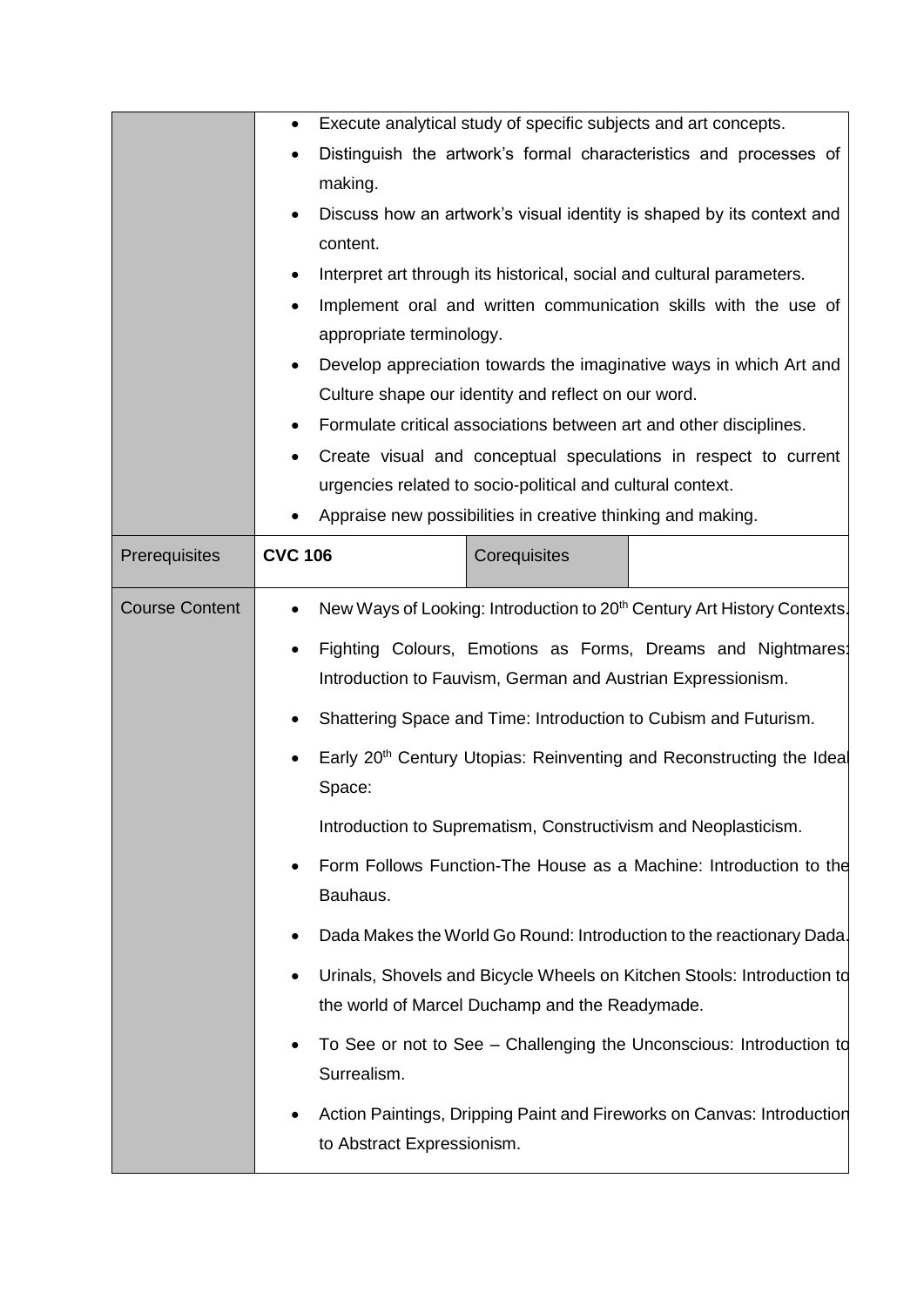| Teaching            | Extended project briefings, exercises, illustrated lectures and group critiques.                                                            |
|---------------------|---------------------------------------------------------------------------------------------------------------------------------------------|
| Methodology         | Emphasis is given on the familiarisation with the local art scene: gallery and<br>museum visits are therefore a core element of the course. |
|                     |                                                                                                                                             |
| <b>Bibliography</b> | <b>Book References</b>                                                                                                                      |
|                     | Foster, H., Kraus, R., Art Since 1900: Modernism · Antimodernism ·<br>Postmodernism. London: Thames and Hudson, 2016.                       |
|                     | Fleming, J., Honour, H., A World History of Art. London: Laurence King, 2009.                                                               |
|                     | Dixon, A., Art: The Definitive Visual Guide. London: Dorling Kindersley, 2018.                                                              |
|                     | Lymberopoulou, A., Bracewell-Homer, P., Robinson, J. Art & Visual Culture:<br>A Reader. New York: Harry n. Abrams, 2013.                    |
|                     | Friedevald, B., Bauhaus. Munich: Prestel 2016.                                                                                              |
|                     | Fijalkowski, K., Richardson, M., Surrealism: Key Concepts. London:<br>Routledge, 2016.                                                      |
|                     | Harrison, C., Wood, P. Art in Theory 1900-2000: An Anthology of Changing<br>Ideas. Oxford: Blackwell, 2002.                                 |
| Assessment          | Overall, the course is evaluated as follows:                                                                                                |
|                     |                                                                                                                                             |
|                     | <b>Final Assessment 34%</b>                                                                                                                 |
|                     | Course work 66%                                                                                                                             |
|                     | Interim Critique 33%                                                                                                                        |
|                     | Final Critique 33%                                                                                                                          |
|                     | Research and Analytical Skills: 25%                                                                                                         |
|                     | Development of research and analytical skills with the use of various sources,                                                              |
|                     | identification of appropriate and related ideas and notions of and around the                                                               |
|                     | work, research and analysis of artist's creative means.                                                                                     |
|                     | Analysis and Description: 25%                                                                                                               |
|                     | Analysis of subject matter, description of work with the use of appropriate                                                                 |
|                     | terminology and in respect to the work's compositional elements and analysis<br>of the artist's creative means.                             |
|                     |                                                                                                                                             |